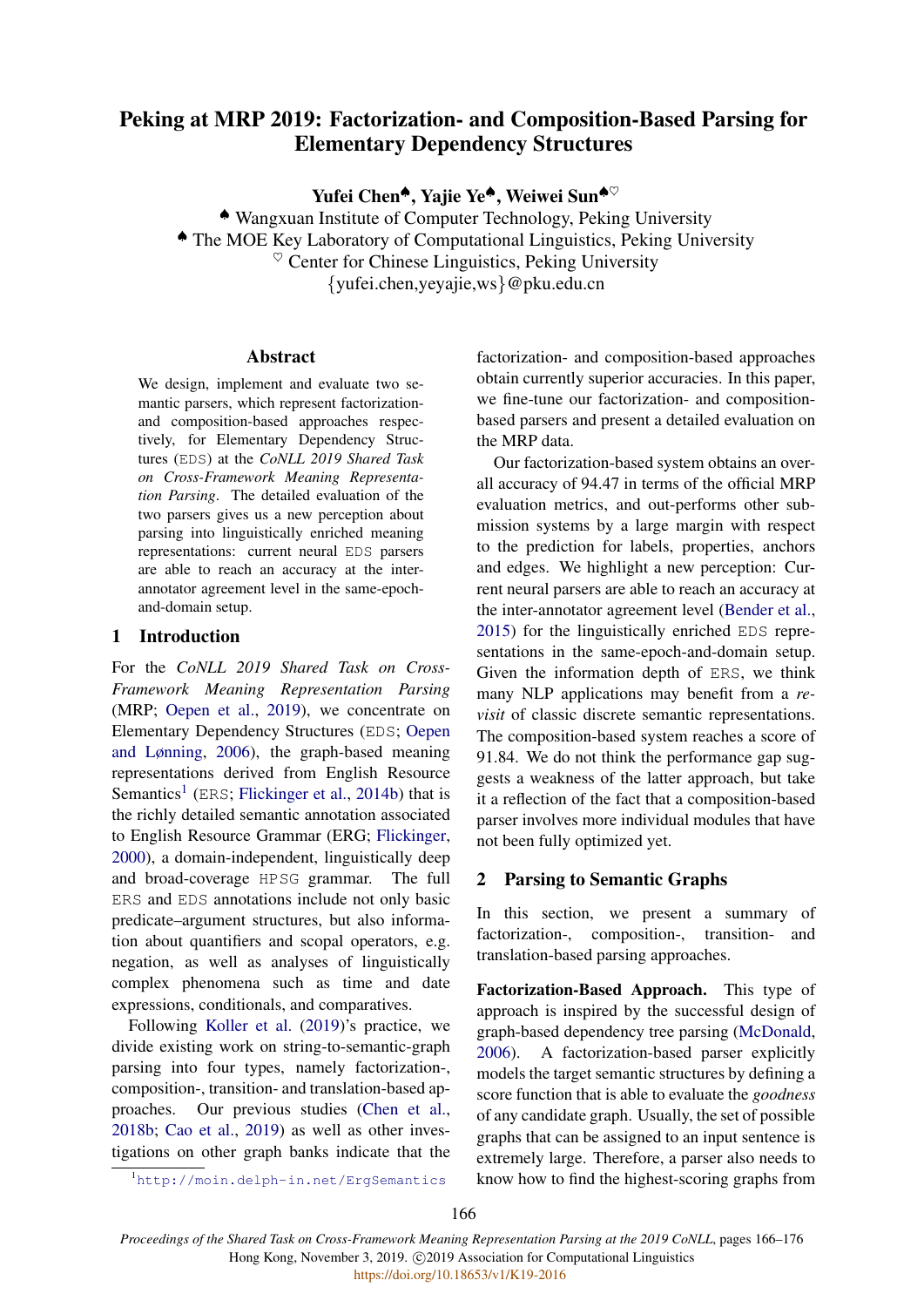a large set.

To the best of our knowledge, [McDonald and](#page-9-3) [Pereira](#page-9-3) [\(2006\)](#page-9-3) present the first graph-based syntactic dependency parsing algorithm that removes the tree-shape constraint. In the scenario of semantic dependency parsing, [Kuhlmann and Jons](#page-9-4)[son](#page-9-4) [\(2015\)](#page-9-4) generalize the graph-based framework (aka Maximum Spanning Tree parsing) and propose Maximum Subgraph parsing. Given a directed graph  $G = (V, E)$  that corresponds to an input sentence  $x = w_0, \dots w_{n-1}$  and a score function SCOREG. The string-to-graph parsing is formulated as a problem of searching for a subset  $E' \subseteq E$  with the maximum score. Formally, we have the following optimization problem:

$$
(V, E') = \underset{G^* = (V, E^* \subseteq E)}{\arg \max} \text{SCOREG}(G^*) \quad (1)
$$

For semantic dependency parsing,  $V$  is the set of surface tokens, and  $G$  is, usually, the corresponding complete graph.

It is relatively straightforward to extend [Kuhlmann and Jonsson'](#page-9-4)s framework to cover more types of semantic graphs as follows,

$$
G' = \underset{G^* \in \text{GEN}(x)}{\text{arg max}} \text{SCOREG}(G^*) \tag{2}
$$

where  $GEN(x)$  denotes all plausible semantic graphs that can be assigned to  $x$ .

To make the above combinatorial optimization problems solvable, people usually employ a factorization strategy, i.e. defining a decomposable score function that enumerates all sub-parts of a candidate graph. This view matches a classic solution to structured prediction which captures elemental and structural information through partwise factorization. For example, the following formula defines a first-order factorization model for semantic dependency parsing,

$$
G' = \underset{G^* = (V, E^* \subseteq E)}{\arg \max} \sum_{e \in E^*} \text{SCOREDGE}(e) \quad (3)
$$

The essential computational module in this architecture is the score function, which is usually induced based on moderate-sized annotated sentences. Various deep learning models together with vector-based encodings induced from largescale raw texts have been making advances in shaping a score function significantly [\(Dozat and](#page-8-6) [Manning,](#page-8-6) [2018\)](#page-8-6). We will detail our factorizationbased parser in §[3.](#page-2-0)

Composition-Based Approach. Compositionality is a cornerstone for many formal semantic theories. Following a principle of compositionality, a semantic graph can be viewed as the result of a derivation process, in which a set of lexical and syntactico-semantic rules are iteratively applied and evaluated. On the linguistic side, such rules extensively encode explicit knowledge about natural languages. On the computational side, such rules must be governed by a well-defined grammar formalism. In particular, to manipulate graph construction in a principled way, Hyperedge Replacement Grammar (HRG; [Drewes et al.,](#page-8-7) [1997\)](#page-8-7) and AM Algebra [\(Groschwitz et al.,](#page-8-8) [2017\)](#page-8-8) have been applied to build semantic parsers for various graph banks [\(Chen et al.,](#page-8-3) [2018b;](#page-8-3) [Groschwitz et al.,](#page-8-9) [2018;](#page-8-9) [Lindemann et al.,](#page-9-5) [2019\)](#page-9-5).

A composition-based parser explicitly models derivations that yield semantic graphs by defining a score function SCORED. Assume a derivation  $D = r_1, r_2, \ldots, r_m$  is a sequence of rules. Formally, we have the following optimization problem:

<span id="page-1-0"></span>
$$
G' = \underset{G^* \in \text{GEN}(x)}{\arg \max} \sum_{D \in \text{DERIV}(G^*)} \text{SCORED}(D) \quad (4)
$$

To make the above problem solvable, people usually employ a decomposition strategy, i.e. summing over local scores that correspond to individual derivation steps:

$$
SCORED(D) = \sum_{i=1}^{m} SCORERULE(r_i) \quad (5)
$$

<span id="page-1-1"></span>Again, this matches many structured prediction models. Deep learning has been shown very powerful to associate scores to individual rule applications, and thus to provide great models for evaluating a derivation. The general form of [\(4\)](#page-1-0) is a very complex combinatorial optimization problem. The approximating strategy to search for the best derivation instead has been shown practical yet effective for ERS parsing [\(Chen et al.,](#page-8-3) [2018b\)](#page-8-3). Formally, we solve the below problem,

$$
D' = \underset{D^* \in \text{GENDERN}}{\arg \max} \sum_{i=1}^{m} \text{SCORERULE}(r_i) \quad (6)
$$
  

$$
D^* = r_1 r_2 \cdots r_m
$$

where  $GEN_{DERIV}(x)$  denotes all sound derivations that yield  $x$ . Then we get a target graph by evaluating  $D'$ . We will detail our composition-based parser in §[4.](#page-5-0)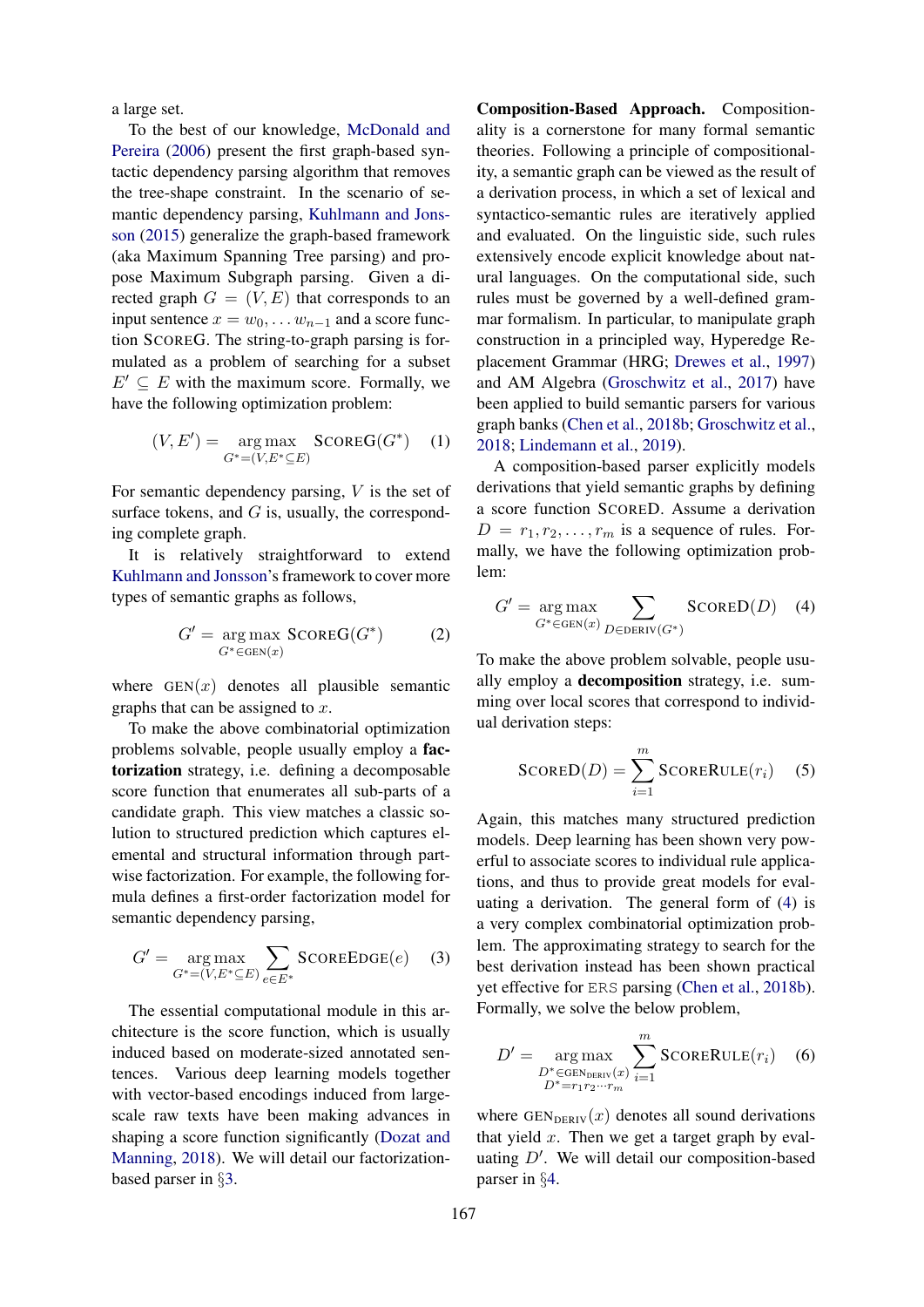Transition-Based Approach. This type of approach is inspired by the successful design of transition-based dependency tree parsing [\(Yamada](#page-9-6) [and Matsumoto,](#page-9-6) [2003;](#page-9-6) [Nivre,](#page-9-7) [2008\)](#page-9-7). To the best of our knowledge, [Sagae and Tsujii](#page-9-8) [\(2008\)](#page-9-8) firstly apply this type of approach to predict predicate– argument structures grounded in HPSG [\(Miyao](#page-9-9) [et al.,](#page-9-9) [2005\)](#page-9-9). A number of new transition systems and disambiguation models have been discussed for parsing into different graphs [\(Wang](#page-9-10) [et al.,](#page-9-10) [2015;](#page-9-10) [Zhang et al.,](#page-10-0) [2016;](#page-10-0) [Buys and Blun](#page-8-10)[som,](#page-8-10) [2017;](#page-8-10) [Gildea et al.,](#page-8-11) [2018;](#page-8-11) [Sun et al.,](#page-9-11) [2019\)](#page-9-11)

Translation-Based Approach. This type of approach is inspired by the success of sequence-tosequence (seq2seq for short) models that are the heart of modern Neural Machine Translation. A translation-based parser takes a family of semantic graphs as a foreign language, in that a semantic graph is encoded and then viewed as a string from *another* language [\(Peng et al.,](#page-9-12) [2017b;](#page-9-12) [Kon](#page-9-13)[stas et al.,](#page-9-13) [2017;](#page-9-13) [Buys and Blunsom,](#page-8-10) [2017\)](#page-8-10). A parser knows how to linearize a graph. Data augmentation has been shown very helpful [\(Konstas](#page-9-13) [et al.,](#page-9-13) [2017\)](#page-9-13), partially reflecting the *data-hungry nature* of seq2seq models.

Simple application of seq2seq models is not sucessful. However, some basic models can be integrated with other types of approaches. [Peng et al.](#page-9-14) [\(2018\)](#page-9-14) propose to combine the translation- and transition-based approaches. [Zhang et al.](#page-9-15) [\(2018\)](#page-9-15) combined the translation- and factorization-based approaches.

# <span id="page-2-0"></span>3 The Factorization-Based Parser

### 3.1 Elements in EDS Graphs

The key idea underlying the factorization-based approach is to explicitly model what are expected as elements in target structures. Therefore before introducing the technical details of our parser, we roughly sketch key elements in EDS graphs. Refer to [Flickinger et al.](#page-8-12) [\(2014a\)](#page-8-12) for more information about the design of ERS.

We distinguish three kinds of elements: (1) labeled nodes, (2) node properties and (3) labeled edges. Nodes are sometimes called concepts<sup>[2](#page-2-1)</sup>, where their labels reflect conceptual meaning. The

node labels can be divided into two classes: (1) *surface concepts* that are exclusively introduced by lexical entries, whose orthography is the source form of a core part of a concept symbol, and (2) *abstract concepts* that are used to represent the semantic contribution of grammatical constructions or more specialized lexical entries. Take the out-put structure in Figure [1](#page-3-0) for example:  $q_0 v_1$ and  $\text{want}_y_1$  indicate surface concepts, while proper q and named indicate abstract concepts.

To avoid proliferation of concepts, some concepts are parameterized. The parameters can be viewed as properties of nodes. For example, named("*Tom*") is a named concept with a CARG property of "*Tom*". For every EDS graph, there exists a top concept, which relates to the top handle in its original ERS annotation. In Fig-ure [1,](#page-3-0) for example,  $\text{want}_y 1$  is the top. In this paper, we practically treat whether a node is *top* as a property whose value can be either *true* or *false*.

Edges are called relations. An edge links exactly two nodes and mainly reflects predicate– argument relations. Edges are assigned with a small, fixed inventory of role labels (e.g. ARG1, ARG2, . . . ).

#### 3.2 The Architecture

We employ a four-stage pipeline to incrementally construct an EDS graph. Figure [1](#page-3-0) illustrates the four steps with a simple sentence. The core idea is to identify concepts from surface strings, and then detect the relations between them.

#### 3.3 Tokenization

Automatic tokenization for English has been widely viewed as a solved problem for quite a long time. Taking the risk of oversimplifying the situation, tokenization does not have a significant impact on downstream NLP tasks, e.g. POS tagging and syntactic parsing. When we consider semantic parsing, however, it is still a controversial issue which unit is the most basic one that triggers conceptual meaning and semantic construction. Therefore, we need to rethink the tokenization problem in which *tokens* may not be fully consistent with their traditional definitions. Moreover, when we consider other languages like German or Chinese, tokenization brings other issues.

In this paper, we take the most basic word-level units<sup>[3](#page-2-2)</sup> as strings that are separated by whitespaces

<span id="page-2-1"></span><sup>2</sup> Considering the original design and especially the logic foundation of ERS, the seemly more standard name is *predicate*. In this paper, we call them *concepts*, mainly because we want to follow the new tradition of graph-based meaning representations [\(Kuhlmann and Oepen,](#page-9-16) [2016\)](#page-9-16).

<span id="page-2-2"></span><sup>3</sup>We purposely avoid using *words* here. But when we in-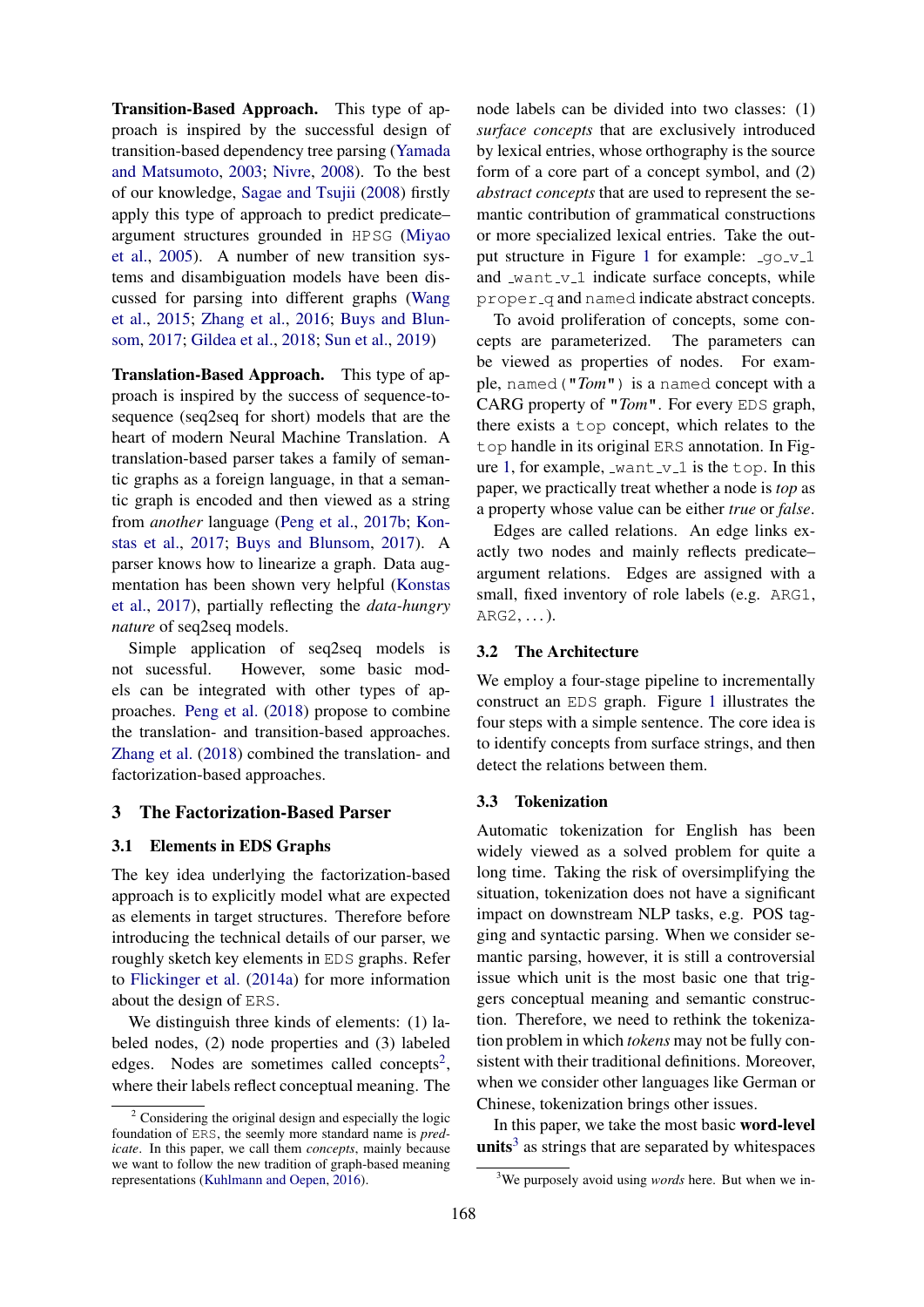<span id="page-3-0"></span>

Figure 1: The workflow of our factorization-based parser. Tokenization: To separate an input sentence into semantic parsing-oriented tokens. Concept Identification: To generate concepts with a sequence labeling model. Relation Detection: To link concepts with a semantic dependency parsing model. Property Prediction: To predict node properties by classification.

<span id="page-3-3"></span>

| Input string                                                                                       |                         |  |  |  | Assets of these short-term funds surged more than \$5.5 billion in September.           |                               |  |
|----------------------------------------------------------------------------------------------------|-------------------------|--|--|--|-----------------------------------------------------------------------------------------|-------------------------------|--|
| <b>RegEx match</b> Assets of these short - term funds surged more than \$5.5 billion in September. |                         |  |  |  |                                                                                         |                               |  |
| <b>Classification</b> $\mid B \mid$                                                                | $B B$ $B$ $B B$ $B$ $B$ |  |  |  | B I BBIIB                                                                               | $\overline{B}$ $\overline{B}$ |  |
| Our tokens                                                                                         |                         |  |  |  | Assets of these short - term funds surged more_than $$55$ billion in September.         |                               |  |
| <b>PTB</b> tokens                                                                                  |                         |  |  |  | Assets of these short $\lnot$ - term funds surged more than \$5.5 billion in September. |                               |  |

Table 1: A tokenization example. Row "Our tokens" shows the result of our tokenizer, while Row "PTB tokens" shows the tokenization results defined by the Penn TreeBank (PTB; [Marcus et al.,](#page-9-17) [1993\)](#page-9-17).

<span id="page-3-1"></span>

| Concept        | <b>Type</b> | <b>String</b>  |
|----------------|-------------|----------------|
| _more+than_p   | multi-unit  | more_than      |
| _asset_n_1     | single unit | Assets         |
| _short_a_of    | sub-unit    | short-term     |
| _term_n_of     | sub-unit    | short-term     |
| mis-aerror     | sub-unit    | misinterpreted |
| _interpret_v_1 | sub-unit    | misinterpreted |

Table 2: Examples to illustrate the relationships between surface concepts and word-level units.  $\cdot \cdot$  is an escape character for whitespace.

and punctuation markers. In an EDS graph, a surface concept may be aligned with a sub-unit, a single unit or multiple units. Table [2](#page-3-1) shows some examples. During concept identification (§[3.4\)](#page-3-2), there should exist a surjection from surface concepts to the input tokens. Therefore, tokenization is important for obtaining a reasonable alignment between concepts and input tokens.

We adopt the character-based word segmentation approach for Chinese [\(Sun,](#page-9-18) [2010\)](#page-9-18) to find suitable tokens. We first split an input sentence into a sequence of basic elements with simply defined regular expressions. The core part of our tokenizer is a sequence labeling model over this sequence. In particular, each element is assigned with a positional label that indicates token boundaries. The labels can be either B, which means the unit is at the begining of a target token, or I, which means the unit is inside a token. For sequential classification, we utilize a multi-layer BiLSTM network. Tokens can be retrieved from the predicted labels. See Figure [1](#page-3-3) for an example. Note that, [Dridan](#page-8-13) [and Oepen](#page-8-13) [\(2012\)](#page-8-13) showed that regular expressions are quite powerful to deal with the tokenizaiton problem for different styles.

#### <span id="page-3-2"></span>3.4 Concept Identification

Surface concepts (e.g. quantifier  $\text{Isomeq}$ ) and some of the abstract concepts (e.g. named entity named) have a more transparent connection to surface forms and are relatively easier to identify. We call such concepts *lexicalized concepts*, which include all but are not limited to surface concepts. We cast identification of lexicalized concepts as a token-based tagging problem. The lexicalized concepts usually include lemma information in its

troduce our neural parsing models, we still use *word* to relate the units to *word embeddings*.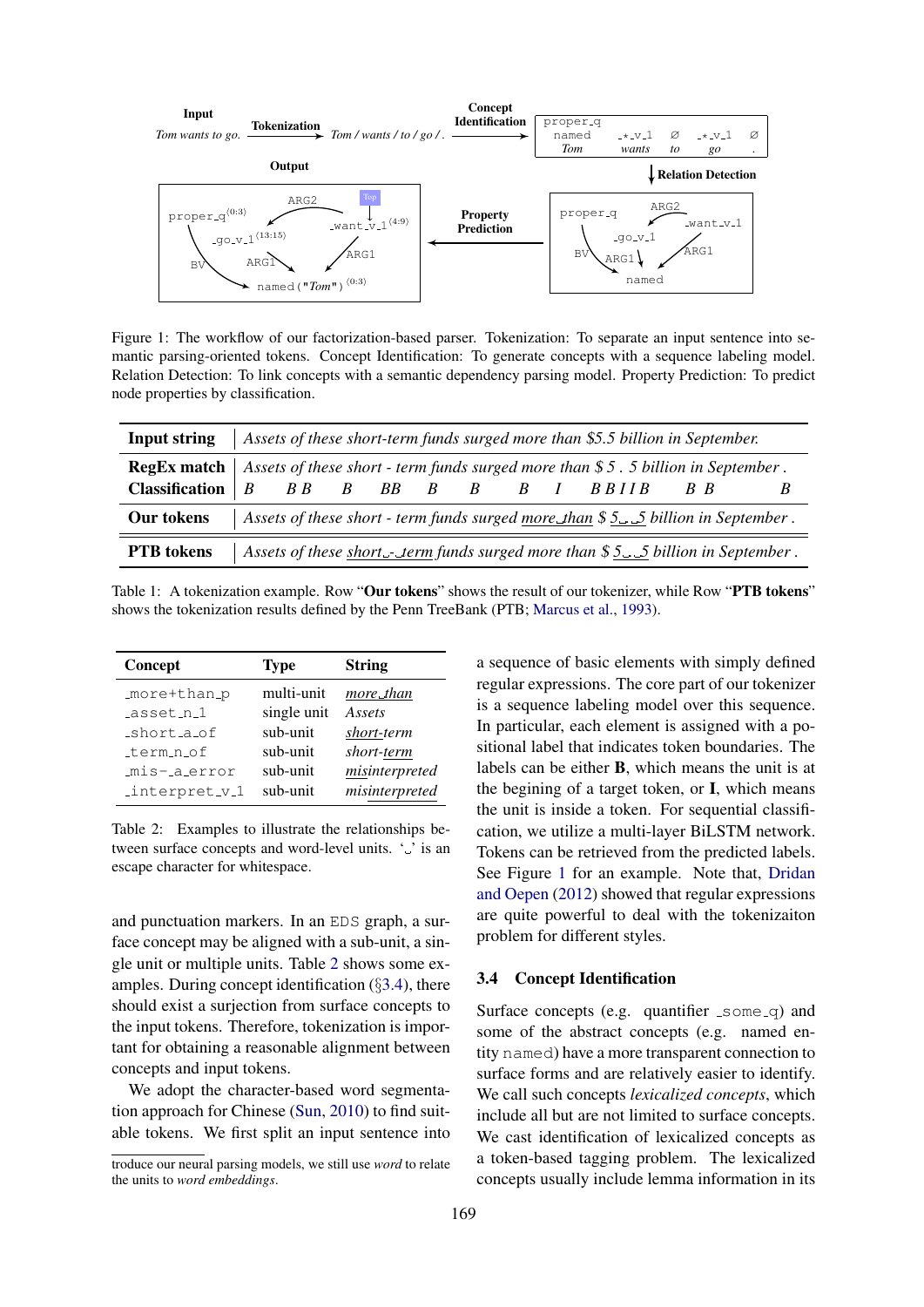label. For example,  $\log_{10} 1$  consists of a lemma (boy) and a *type*, denoted as  $\pm$  n 1. As lemmas are much more easily to analyze, our concept identifier targets the type part only.

Some of the rest of abstract concepts are triggered by phrasal constructions. For example, compound is associated to the combination of multiple words. In this case, a concept is originally aligned to a sequence of continuous words. Considering that this type of concepts is a small portion, we propose to handle them in a word-level tagger. To this end, we re-align them to specific tokens with a small set of heuristic rules. For example, compound is re-aligned to the first word of a compound. Re-aligning these concepts means discarding their original anchors. To fully fit the MRP goals, we treat anchors as properties of concepts, and recover them by predicting the start/end boundaries with a classification model, as to be described in §[3.6.](#page-4-0)

We employ a neural sequence labeling model to predict concepts. A multi-layer BiLSTM is utilized to encode tokens and another two softmax layers to predict concept-related labels: One for lexicalized concepts and the other for the rest. We also use recently widely-used contextualized word representation models, including ELMo [\(Pe](#page-9-19)[ters et al.,](#page-9-19) [2018\)](#page-9-19) and BERT [\(Devlin et al.,](#page-8-14) [2018\)](#page-8-14). Figure [2](#page-4-1) shows the neural network for concept identication.

### <span id="page-4-2"></span>3.5 Relation Detection

After finding a set of concepts, the next step is to link them together. Each semantic dependency is treated independently. We use integers as indices to mention concepts nodes. For any two nodes  $i$ and j, we give a score  $SCOREEDGE(i, j)$  to the possible arc  $i \rightarrow j$ . An arc is included to the final graph if and only if its score is greater than 0. We use a first-order model as described in Eq. [\(3\)](#page-1-1). Figure [2](#page-4-1) briefly summarizes the neural network for relation detection.

Following [Dozat and Manning](#page-8-15) [\(2016,](#page-8-15) [2018\)](#page-8-6), we use a deep biaffine attention to evaluate a candidate edge:

$$
SCOREDGE(i, j) = BIAFFINE(c_i, c_j)
$$
  
= 
$$
c_i^T U c_j + W(c_i + c_j) + b
$$

where  $c_i/c_j$  is the vector associated to i/j. We consider two information sources to calculate c: a textual part  $r_{c2w(i)}$  and a conceptual part  $n_i$ , as

<span id="page-4-1"></span>

Figure 2: The network architecture for our concept identification and relation detection models which share the same architecture in word embedding and contextual encoder layers but with the same sets of parameters. A softmax layer is used for concept identification. To determine whether the dependency pron  $\leftarrow$ go v 1 exists, i.e. unlabeled dependency parsing, the corresponding embeddings  $c_1$  and  $c_4$ , which are the concatenation of textual embeddings (in the red color) and the conceptual embeddings (in the yellow color), are biaffinely transformed into a score.

following,

$$
\boldsymbol{c}_i = \boldsymbol{r}_{\text{c2w}(i)} \oplus \boldsymbol{n}_i
$$

Due to our concept identification method, we have a function "c2w" that takes as input the index of a node and returns as output the index of its anchored word.  $r_{c2w(i)}$  is the contextual vector of the word aligned to  $i$ , which is calculated by the word embedding layer and the encoder layers.  $n_i$ is the randomly-initialized embedding of  $i$ 's concept type, e.g.  $-x_1$ . We also use the deep biaffine attention function to calculate each edge's scores for all labels, according to which we select the *best* label that achieves the maximum.

For training, we use a margin-based approach to compute loss from the gold graph  $G^*$  and the best predicted  $G$  according to current model parameters. We define the *loss* term as:

$$
loss = \max(0, \Delta(G^*, \hat{G})
$$
  
- 
$$
SCOREG(G^*) + SCOREG(\hat{G}))
$$
 (7)

The margin objective  $\Delta$  measures the similarity between  $G^*$  and  $\hat{G}$ . Following [Peng et al.](#page-9-20) [\(2017a\)](#page-9-20), we define ∆ as weighted Hamming to trade off between precision and recall.

#### <span id="page-4-0"></span>3.6 Property Prediction

The final stage is to predict properties for each concept that is generated in the previous stages. For the EDS representation at CoNLL2019, we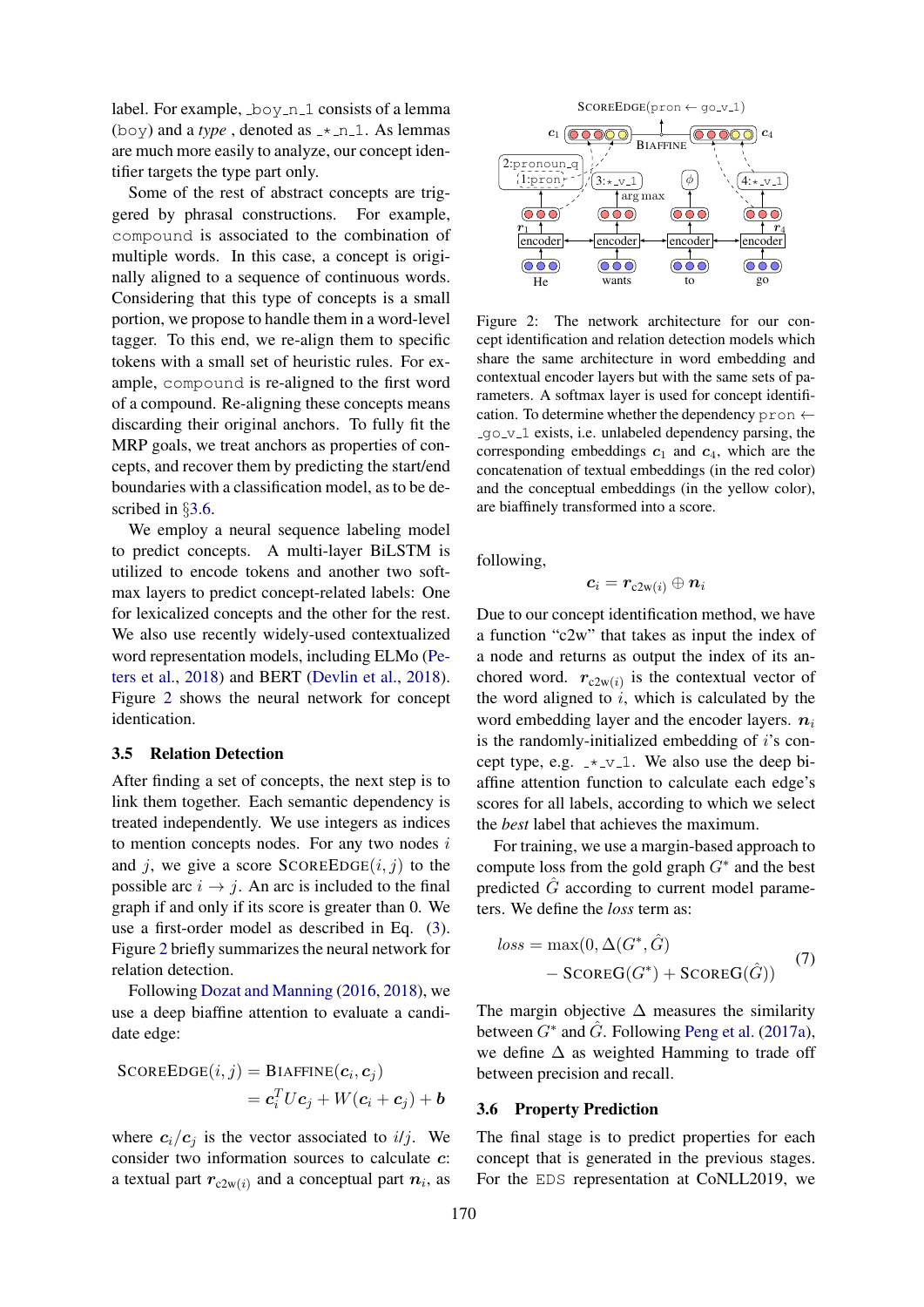<span id="page-5-1"></span>

Figure 3: The network architecture for property prediction. The vector representations of concepts are obtained similarly to relation detection. The only difference is that the labels of concepts are provided by previous stages instead of being predicted by a softmax layer.

consider three types of properties and apply different strategies.

Anchors (spans). String anchors are treated as properties of concepts. For a given concept, a classification model is utilized to select two tokens over all input tokens as the start/end boundary of the concept respectively. We use exactly the same neural architecture in §[3.5](#page-4-2) to encode input tokens. See Figure [3](#page-5-1) for a visualized illustration. The score of token  $j_w$  being the start/end boundary of node  $i$  can be computed by following equation:

 $\text{SCORE}_{\text{s/e}}(i,j_w) = \text{BIAFFINE}_{\text{s/e}}(\boldsymbol{c}_i,\text{PROJ}(\boldsymbol{r}_{j_w}))$ 

Here  $PROJ(\cdot)$  represents a feed-forward network with LEAKYRELU activation.

The anchors provided by training dataset are all character-based, so transformation is required before training this model. In the same manner, after retrieving the start/end word of a concept, we need to convert word-based anchors back to characterbased anchors. Margin-based loss is used again when training this model and the total loss is the sum of losses for both boundaries.

The CARG property. Since the main function of the CARG attribute is to reduce the size of predicate names by parameterizing them with regularized surface strings, a rule-based system could be effective to predict the CARG information.

Firstly, we decide whether a concept has the CARG property according to its label. For example, named, card and ord need CARGs, but not the<sub>-q</sub>.

Secondly, we use a dictionary which is extracted automatically from the training dataset. Entries of the dictionary are of the form

 $\langle$ label, string, CARG $\rangle$ . For example, a concept named whose *anchoring string* is *D.C.* will be mapped to *WashingtonDC*. Based on a close observation of the data, we introduce several heuristic rules if there is no applicable entry for a concept in the dictionary. For example, one widely applicable rule is to use 1 as the CARG value for concepts labeled card and aligned to a float number which is less than 1.

Finally, if no rule is available, we remove punctuation markers at left or right boundaries of anchoring strings and use the remaining part.

Top concept. We cast the precition for top as a binary classification problem over all nodes in a final graph. This strategy matches a recent research interest in graph neural networks [\(Li et al.,](#page-9-21) [2015;](#page-9-21) Veličković et al., [2017;](#page-9-22) [Defferrard et al.,](#page-8-16) [2016;](#page-8-16) [Chen et al.,](#page-8-17) [2018a;](#page-8-17) [Song et al.,](#page-9-23) [2018\)](#page-9-23), one goal of which is to associate vectors to graph nodes. Such vectors can be more easily to be integrated to neural networks for various purposes. We employ a Graph-based LSTM [\(Song et al.,](#page-9-23) [2018\)](#page-9-23) to encode an EDSgraph and a multi-layer feed-forward network to determine whether a node is top. Similar as §[3.5,](#page-4-2) margin-based approach is used to compute the *loss* term.

### <span id="page-5-0"></span>4 The Composition-Based Parser

Our composition-based parser is based on our previous work [\(Chen et al.,](#page-8-3) [2018b\)](#page-8-3). The core engine is a graph rewriting system that explicitly explores the syntactico-semantic recursive derivations that are governed by a synchronous HRG (SHRG). See Figure [4](#page-6-0) for an example. Our parser constructs EDS graphs by explicitly modeling such derivations. In particular, it utilizes a constituent parser to build a syntactic derivation, and then selects semantic HRG rules associated to syntactic CFG rules to generate a graph. When multiple rules are applicable for a single phrase, a neural network is used to rank them.

One main difference between our submission parer and the parser introduced in [Chen et al.](#page-8-3) [\(2018b\)](#page-8-3) is that the syntactic parsing model is a reimplementation of [Kitaev and Klein](#page-8-18) [\(2018\)](#page-8-18). It utilizes transformer layers to capture words' contextual information, denoted as  $r_i$ . After encoding an input sentence, a multiple-layer peceptron (MLP) is employed to get span scores. The score of span  $(i, j)$  with label L is calculated from its embedding  $s_{i,j}$ , which is from the contextual vector of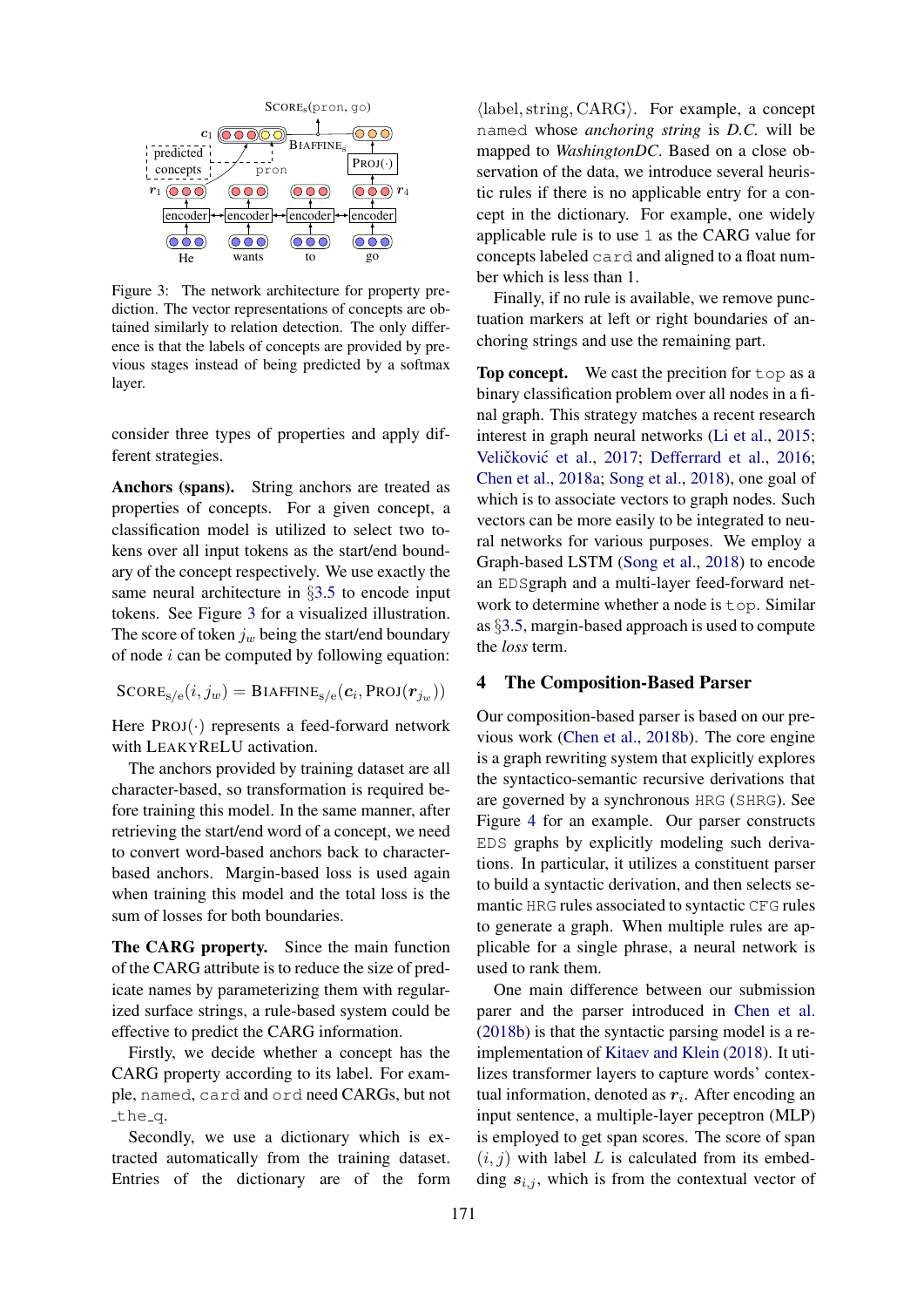<span id="page-6-0"></span>

Figure 4: An SHRG-based syntactico-semantic derivation. The derivation can be viewed as a syntactic tree enriched with semantic interpretation rules that are defined by an HRG. Each phrase in the syntactic tree is also assigned with a graph which corresonds to a subpart in the final semantic graph. Moreover, some particular nodes (filled nodes) in a sub-graph is marked as *communication channels* to other meaning parts in the same sentence. In HRG, these nodes are summarized as a hyperedge. Gluing two sub-graphs according to a construction rule follows the graph substitution principle of HRG. The application of the top rule that introduces a reentrancy structure is such an example. The "X" node in the graph of the left branching phrase is unified with the "X" node in the rule, and so do to the "Y" and "Z" nodes.

the two endpoints,  $r_i$  and  $r_{j-1}$ :

$$
\begin{aligned} \texttt{SBCORE}(i,j,L) &= \text{MLP}(\boldsymbol{s}_{i,j})[L] \\ \boldsymbol{s}_{i,j} &= \boldsymbol{r}_i \oplus \boldsymbol{r}_{i-1} \\ \texttt{MLP}(\boldsymbol{x}) &= \boldsymbol{W}_2 \sigma(\boldsymbol{W}_1 \boldsymbol{x} + \boldsymbol{b}_1) + \boldsymbol{b}_2 \end{aligned}
$$

The operator [] denotes index selection. We perform CKY decoding to retrieve the highestscored constituent tree that agrees with the syntactic CFG grammar.

When a phrase structure tree is available, semantic interpretation can be regarded as translating this tree to the derivation of graph construction. As multiple subgraph correspondents in each node are available, the beam search strategy is used to balance the search complexity and quality.

To score subgraphs, we use two types of features. The first type is node feature. For a concept  $n$  aligned with span  $(i, j)$ , we use the span embedding  $s_{i,j}$  as features, and score with non-linear transformation:

 $\text{SCOREPART}_{\text{concent}}(i, j, p) = \text{MLP}_{\text{concent}}(s_{i,j})[p]$ 

The second type is edge feature. Note that a semantic dependency with label  $L$  from conceptual node  $n_a$  to  $n_b$  are aligned to constituents  $(i_1, j_1)$ and  $(i_2, j_2)$  respectively. We calculate this part of score with non-linear transformation from the span embeddings  $s_{i_1,j_1}, s_{i_2,j_2}$  and random initialized concept embeddings  $n_a$ ,  $n_b$ :

$$
\begin{aligned} \text{SCOREPART}_{\text{arc}}&(i_1, j_1, i_2, j_2, \boldsymbol{p}_a, \boldsymbol{p}_b, L) \\ & = \text{MLP}_{\text{arc}}(\boldsymbol{s}_{i_1, j_1} \oplus \boldsymbol{s}_{i_2, j_2} \oplus \boldsymbol{p}_a \oplus \boldsymbol{p}_b)[L] \end{aligned}
$$

For training, again, we use the margin-based loss.

### 5 Experiments

The MRP2019 training data consists of 35656 sentences in total. For convenience, the compositionand factorization-based parsers share the same tokenization model. Gold token position labels are extracted from DeepBank [\(Flickinger et al.,](#page-8-19) [2012\)](#page-8-19). For the composition-based parser, we leverage the syntactic information provided by DeepBank to extract synchronous grammars. Therefore, all sentences in the MRP2019 data that do not appear in DeepBank 1.1 are removed. Following the same preprocessing of semantic graphs in [Chen](#page-8-3) [et al.](#page-8-3) [\(2018b\)](#page-8-3) and using the recommended setup in DeepBank, there are 33722 samples for training and 1689 samples for validation. The synchronous grammars are extracted from the training data using coarse-grained labels [\(Chen et al.,](#page-8-3) [2018b\)](#page-8-3). For factorization-based parser, we use heuristic rules to re-align the non-lexicalized concepts to input tokens. We remove all sentences that do not recieve results in this step from our training set. After re-alignment, 33580 sentences are left for training and 1689 for validation.

Table [3](#page-7-0) shows the results of both parsers on the validation data using the official evalution tool *mtool*[4](#page-6-1) . Table [4](#page-7-1) shows the intermediate results during parsing for both parsers.

For factorization-based parsing, we combine 4 models for concept identification and 5 models for relation detection. We ensemble models by averaging the score functions across all stand-alone models. These models use different initial random seeds, different pretraining methods (ELMo or BERT) or different encoder architectures (Transformer or BiLSTM). All these models achieve a similar performance respectively, but the ensemble one achieves a much better performance, as we can conclude from Table [3.](#page-7-0)

<span id="page-6-1"></span><sup>4</sup><https://github.com/cfmrp/mtool>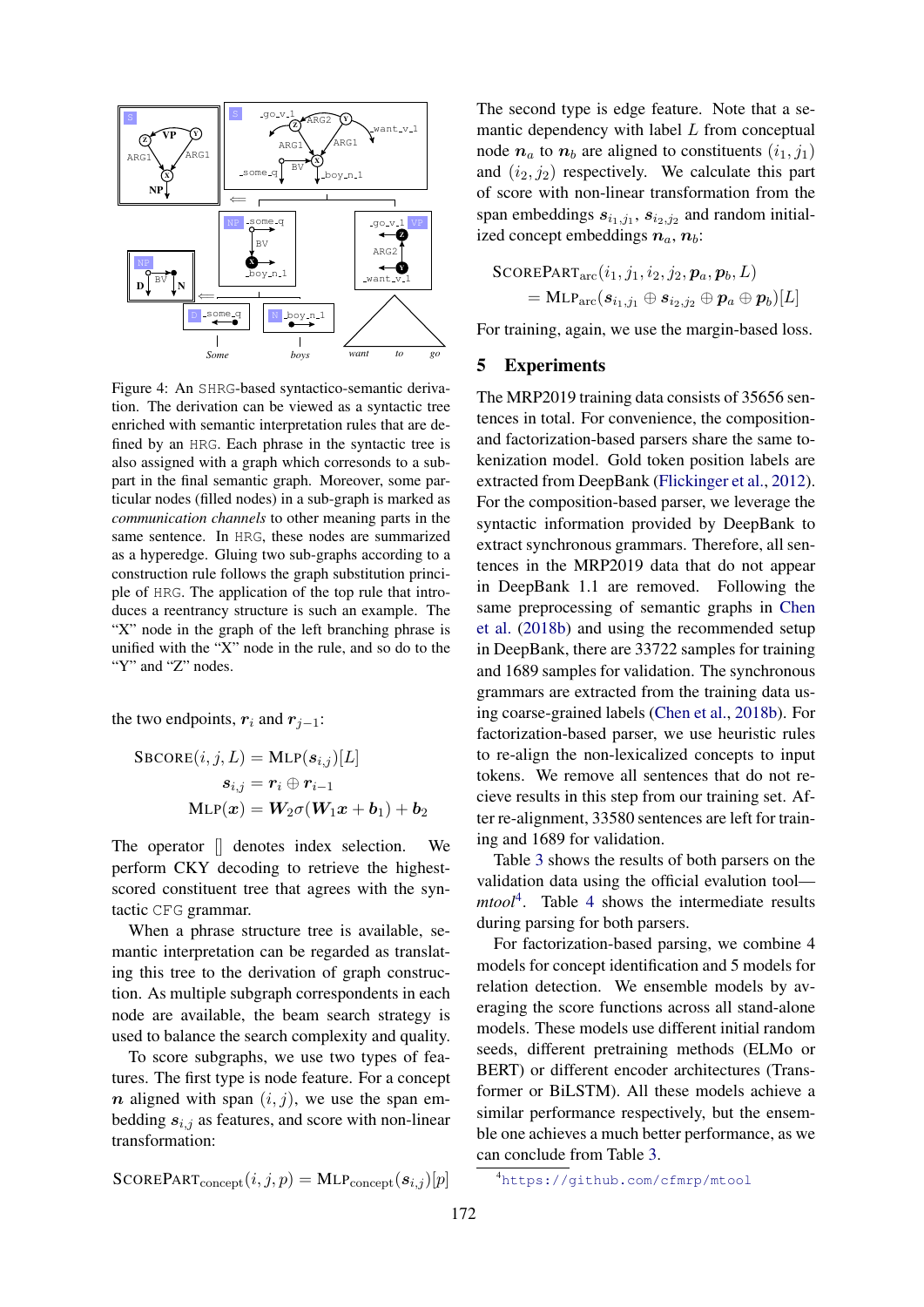<span id="page-7-0"></span>

| #                                  | Top   | Label | Property | Anchor | Edge  | DEVEL. |       |           | <b>TEST</b>    |
|------------------------------------|-------|-------|----------|--------|-------|--------|-------|-----------|----------------|
|                                    |       |       |          |        |       | P      | R     | $\rm F_1$ | F <sub>1</sub> |
| <b>Factorization-based Parsing</b> |       |       |          |        |       |        |       |           |                |
| Gold tokenization                  | 88.75 | 96.92 | 96.39    | 96.98  | 94.88 | 96.38  | 96.00 | 96.19     |                |
| +ensemble stage2                   | 89.23 | 97.37 | 97.46    | 97.16  | 95.18 | 96.80  | 96.26 | 96.53     |                |
| +ensemble stage $2 & 3$            | 89.64 | 97.37 | 97.46    | 97.17  | 95.53 | 96.95  | 96.34 | 96.64     |                |
| Full pipeline                      | 88.87 | 96.76 | 96.03    | 96.72  | 94.69 | 96.20  | 95.78 | 95.99     |                |
| +ensemble stage2                   | 89.29 | 97.12 | 97.08    | 96.91  | 94.98 | 96.59  | 96.00 | 96.30     |                |
| +ensemble stage $2 \& 3$           | 89.52 | 97.12 | 97.10    | 96.93  | 95.34 | 96.74  | 96.10 | 96.42     | 94.47          |
| <b>Composition-based Parsing</b>   |       |       |          |        |       |        |       |           |                |
| gold tokenization                  | 88.63 | 95.73 | 97.37    | 96.85  | 93.00 | 95.38  | 95.04 | 95.21     |                |
| Full pipeline                      | 88.27 | 95.44 | 97.17    | 93.62  | 92.67 | 94.08  | 93.86 | 93.97     | 91.84          |

Table 3: Results on the development data set. The evaluation algorithm is Maximum Common Edge Subgraph Isomorphism (MRP). *Gold tokenization* means that the parser uses gold standard tokenization provided by Deep-Bank. *Full pipeline* means that all stages in the pipeline are based on automatic predictions. Columns in the middle block include  $F_1$  scores with respect to basic evaluation items respectively. The right block shows overall precision, recall and F1. All numbers are obtained by using *mtool*.

<span id="page-7-1"></span>

| <b>Factorization-based Parser</b> |             | Concept Identification $(F_1)$ | <b>Relation Detection</b> |            |       |                         |         |  |  |
|-----------------------------------|-------------|--------------------------------|---------------------------|------------|-------|-------------------------|---------|--|--|
|                                   | Lexicalized | Non-lexicalized                | Overall                   |            | Nodes | Edges                   | Overall |  |  |
| Gold tokenization                 | 97.04       | 95.72                          | 96.50                     |            | 96.94 | 93.43                   | 95.20   |  |  |
| +ensemble stage2                  | 97.40       | 96.20                          |                           | 96.94      |       | 93.85                   | 95.60   |  |  |
| +ensemble stage2 & 3              |             | the same as above row          |                           |            | 97.28 | 94.03<br>95.67          |         |  |  |
|                                   |             | <b>Syntactic Parsing</b>       |                           |            |       | Semantic Interpretation |         |  |  |
| <b>Composition-based Parser</b>   | P           | R                              | ${\rm F_1}$               | <b>POS</b> | Nodes | Edges                   | Overall |  |  |
| Gold tokenization                 | 92.16       | 92.16                          | 92.16                     | 95.01      | 95.63 | 91.43                   | 93.56   |  |  |

Table 4: Results of each stage for both parsers on the development data. *Gold tokenization* has the same meaning in Table [3.](#page-7-0) Columns in the right block are the SMATCH scores ignoring all the node and edge properties for generated graphs. For factorization-based parser, columns in the middle block include the  $F_1$  scores of concept identification with respect to *lexicalized*, *non-lexicalized* and all concepts respectively. For composition-based parser, columns in the middle block are the syntactic parsing results using standard metric and *POS* concerns the prediction of preterminals.

Our factorization-based parser achieves relatively satisfactory performance in all basic evaluation items except top. In the in-domain evalution, its performace nearly reaches the inter-annotator agreement reported in [Bender et al.](#page-8-5) [\(2015\)](#page-8-5). To find *top* concepts, our model encodes the semantic graphs and ignores the input sentences. We take the unsatisfactory result as a confirmation of the challenge to encode complex discrete structures into vectors.

The evalution results of our composition-based parser are not as good as the factorization-based one. We believe that the disagreement between our SHRG grammar and the original ERG leads to a major part of the performance gap.

## 6 Conclusion

Current neural ERS parsers work rapidly and reliably, with an MRP accuracy of over 94% in the same-epoch-and-domain setup. It is comparable to the inter-annotator agreement (in Elementary Dependency Match) reported in [Bender](#page-8-5) [et al.](#page-8-5) [\(2015\)](#page-8-5). As ERS parsers become more and more accurate, efficient and robust, they have extensive application prospects in downstream deep language understanding-related tasks.

# Acknowledgement

We are grateful for the great work of Sheng Huang, Sheng Xu and Xihao Wang on UCCA and AMR parsing tasks. This paper and research behind it would not have been possible without their help.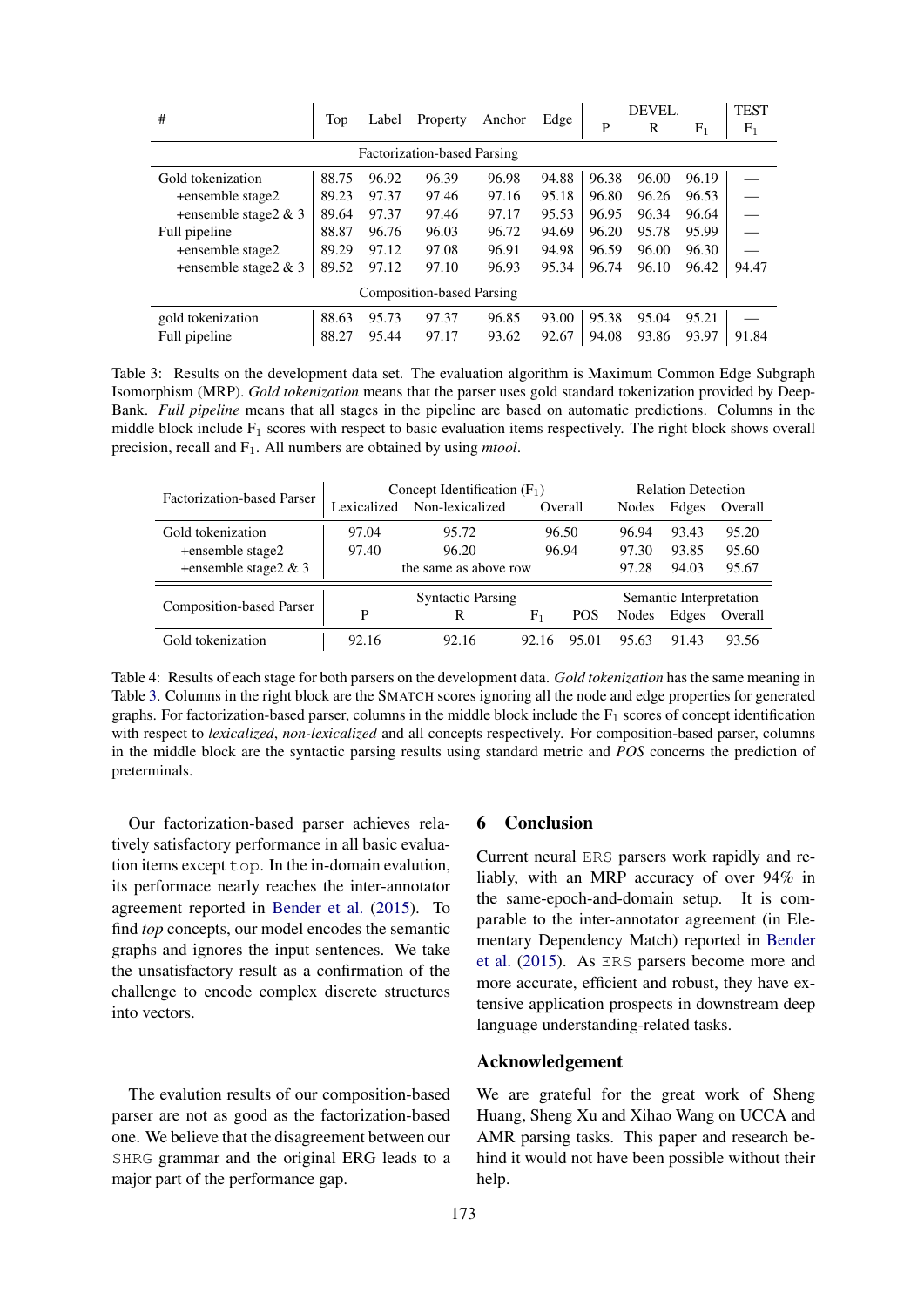#### References

- <span id="page-8-5"></span>Emily M. Bender, Dan Flickinger, Stephan Oepen, Woodley Packard, and Ann A. Copestake. 2015. [Layers of interpretation: On grammar and com](http://aclweb.org/anthology/W/W15/W15-0128.pdf)[positionality.](http://aclweb.org/anthology/W/W15/W15-0128.pdf) In *Proceedings of the 11th International Conference on Computational Semantics, IWCS 2015, 15-17 April, 2015, Queen Mary University of London, London, UK*, pages 239–249.
- <span id="page-8-10"></span>Jan Buys and Phil Blunsom. 2017. [Robust incremen](http://aclweb.org/anthology/P17-1112)[tal neural semantic graph parsing.](http://aclweb.org/anthology/P17-1112) In *Proceedings of the 55th Annual Meeting of the Association for Computational Linguistics (Volume 1: Long Papers)*, pages 1215–1226, Vancouver, Canada. Association for Computational Linguistics.
- <span id="page-8-4"></span>Junjie Cao, Zi Lin, Weiwei Sun, and Xiao-[A comparative analysis of](http://arxiv.org/abs/1907.02298) [knowledge-intensive and data-intensive semantic](http://arxiv.org/abs/1907.02298) [parsers.](http://arxiv.org/abs/1907.02298) *CoRR*, abs/1907.02298.
- <span id="page-8-17"></span>Jie Chen, Tengfei Ma, and Cao Xiao. 2018a. Fastgcn: fast learning with graph convolutional networks via importance sampling. *arXiv preprint arXiv:1801.10247*.
- <span id="page-8-3"></span>Yufei Chen, Weiwei Sun, and Xiaojun Wan. 2018b. [Accurate shrg-based semantic parsing.](http://aclweb.org/anthology/P18-1038) In *Proceedings of the 56th Annual Meeting of the Association for Computational Linguistics (Volume 1: Long Papers)*, pages 408–418. Association for Computational Linguistics.
- <span id="page-8-16"></span>Michaël Defferrard, Xavier Bresson, and Pierre Vandergheynst. 2016. Convolutional neural networks on graphs with fast localized spectral filtering. In *Advances in neural information processing systems*, pages 3844–3852.
- <span id="page-8-14"></span>Jacob Devlin, Ming-Wei Chang, Kenton Lee, and Kristina Toutanova. 2018. Bert: Pre-training of deep bidirectional transformers for language understanding. *arXiv preprint arXiv:1810.04805*.
- <span id="page-8-15"></span>Timothy Dozat and Christopher D. Manning. 2016. [Deep biaffine attention for neural dependency pars](http://arxiv.org/abs/1611.01734)[ing.](http://arxiv.org/abs/1611.01734) *CoRR*, abs/1611.01734.
- <span id="page-8-6"></span>Timothy Dozat and Christopher D. Manning. 2018. [Simpler but more accurate semantic dependency](https://doi.org/10.18653/v1/P18-2077) [parsing.](https://doi.org/10.18653/v1/P18-2077) In *Proceedings of the 56th Annual Meeting of the Association for Computational Linguistics (Volume 2: Short Papers)*, pages 484–490, Melbourne, Australia. Association for Computational Linguistics.
- <span id="page-8-7"></span>F. Drewes, H.-J. Kreowski, and A. Habel. 1997. [Hyper](http://dl.acm.org/citation.cfm?id=278918.278927)[edge Replacement Graph Grammars.](http://dl.acm.org/citation.cfm?id=278918.278927) In Grzegorz Rozenberg, editor, *Handbook of Graph Grammars and Computing by Graph Transformation*, pages 95–162. World Scientific Publishing Co., Inc., River Edge, NJ, USA.
- <span id="page-8-13"></span>Rebecca Dridan and Stephan Oepen. 2012. [Tokeniza](https://www.aclweb.org/anthology/P12-2074)[tion: Returning to a long solved problem — a sur](https://www.aclweb.org/anthology/P12-2074)[vey, contrastive experiment, recommendations, and](https://www.aclweb.org/anthology/P12-2074) [toolkit —.](https://www.aclweb.org/anthology/P12-2074) In *Proceedings of the 50th Annual Meeting of the Association for Computational Linguistics (Volume 2: Short Papers)*, pages 378–382, Jeju Island, Korea. Association for Computational Linguistics.
- <span id="page-8-1"></span>Dan Flickinger. 2000. On building a more efficient grammar by exploiting types. *Natural Language Engineering*, 6(1):15–28.
- <span id="page-8-12"></span>Dan Flickinger, Emily M. Bender, and Stephan Oepen. 2014a. [ERG semantic documentation.](http://www.delph-in.net/esd) Accessed on 2019-09-04.
- <span id="page-8-0"></span>Dan Flickinger, Emily M. Bender, and Stephan Oepen. 2014b. Towards an encyclopedia of compositional semantics: Documenting the interface of the English Resource Grammar. In *Proceedings of the Ninth International Conference on Language Resources and Evaluation (LREC-2014)*, pages 875–881. European Language Resources Association (ELRA).
- <span id="page-8-19"></span>Daniel Flickinger, Yi Zhang, and Valia Kordoni. 2012. Deepbank: A dynamically annotated treebank of the wall street journal. In *Proceedings of the Eleventh International Workshop on Treebanks and Linguistic Theories*, pages 85–96.
- <span id="page-8-11"></span>Daniel Gildea, Giorgio Satta, and Xiaochang Peng. 2018. Cache transition systems for graph parsing. 44(1).
- <span id="page-8-8"></span>Jonas Groschwitz, Meaghan Fowlie, Mark Johnson, and Alexander Koller. 2017. A constrained graph algebra for semantic parsing with AMRs. In *IWCS 2017 - 12th International Conference on Computational Semantics - Long papers*.
- <span id="page-8-9"></span>Jonas Groschwitz, Matthias Lindemann, Meaghan Fowlie, Mark Johnson, and Alexander Koller. 2018. [AMR dependency parsing with a typed semantic al](http://aclweb.org/anthology/P18-1170)[gebra.](http://aclweb.org/anthology/P18-1170) In *Proceedings of the 56th Annual Meeting of the Association for Computational Linguistics (Volume 1: Long Papers)*, pages 1831–1841. Association for Computational Linguistics.
- <span id="page-8-18"></span>Nikita Kitaev and Dan Klein. 2018. [Constituency](http://aclweb.org/anthology/P18-1249) [parsing with a self-attentive encoder.](http://aclweb.org/anthology/P18-1249) In *Proceedings of the 56th Annual Meeting of the Association for Computational Linguistics (Volume 1: Long Papers)*, pages 2676–2686. Association for Computational Linguistics.
- <span id="page-8-2"></span>Alexander Koller, Stephan Oepen, and Weiwei Sun. 2019. [Graph-based meaning representations: De](https://www.aclweb.org/anthology/P19-4002)[sign and processing.](https://www.aclweb.org/anthology/P19-4002) In *Proceedings of the 57th Annual Meeting of the Association for Computational Linguistics: Tutorial Abstracts*, pages 6–11, Florence, Italy. Association for Computational Linguistics.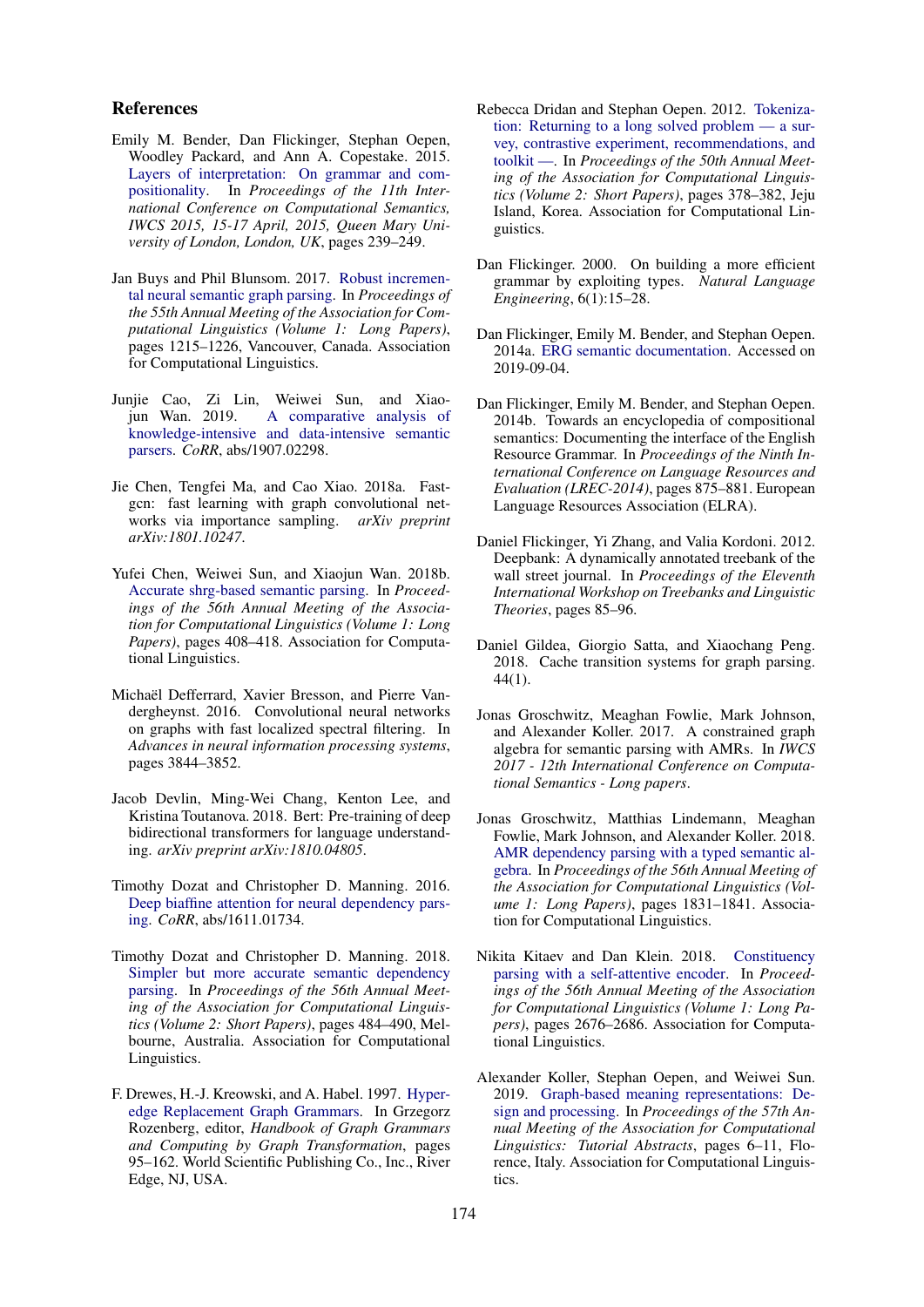- <span id="page-9-13"></span>Ioannis Konstas, Srinivasan Iyer, Mark Yatskar, Yejin Choi, and Luke Zettlemoyer. 2017. Neural AMR. Sequence-to-sequence models for parsing and generation.
- <span id="page-9-4"></span>Marco Kuhlmann and Peter Jonsson. 2015. Parsing to noncrossing dependency graphs. *Transactions of the Association for Computational Linguistics*, 3:559– 570.
- <span id="page-9-16"></span>Marco Kuhlmann and Stephan Oepen. 2016. Towards a catalogue of linguistic graph banks. *Computational Linguistics*, 42(4):819–827.
- <span id="page-9-21"></span>Yujia Li, Daniel Tarlow, Marc Brockschmidt, and Richard Zemel. 2015. Gated graph sequence neural networks. *arXiv preprint arXiv:1511.05493*.
- <span id="page-9-5"></span>Matthias Lindemann, Jonas Groschwitz, and Alexander Koller. 2019. Compositional semantic parsing across graphbanks.
- <span id="page-9-17"></span>Mitchell P. Marcus, Mary Ann Marcinkiewicz, and Beatrice Santorini. 1993. [Building a large annotated](http://dl.acm.org/citation.cfm?id=972470.972475) [corpus of English: the penn treebank.](http://dl.acm.org/citation.cfm?id=972470.972475) *Computational Linguistics*, 19(2):313–330.
- <span id="page-9-2"></span>Ryan McDonald. 2006. *Discriminative learning and spanning tree algorithms for dependency parsing*. Ph.D. thesis, University of Pennsylvania, Philadelphia, PA, USA.
- <span id="page-9-3"></span>Ryan McDonald and Fernando Pereira. 2006. Online learning of approximate dependency parsing algorithms. In *Proceedings of 11th Conference of the European Chapter of the Association for Computational Linguistics (EACL-2006))*, volume 6, pages 81–88.
- <span id="page-9-9"></span>Yusuke Miyao, Takashi Ninomiya, and Jun'ichi Tsujii. 2005. Corpus-oriented grammar development for acquiring a head-driven phrase structure grammar from the penn treebank. In *Proceedings of the Second International Joint Conference on Natural Language Processing*, pages 684–693.
- <span id="page-9-7"></span>Joakim Nivre. 2008. [Algorithms for deterministic in](https://doi.org/http://dx.doi.org/10.1162/coli.07-056-R1-07-027)[cremental dependency parsing.](https://doi.org/http://dx.doi.org/10.1162/coli.07-056-R1-07-027) *Computational Linguistics*, 34:513–553.
- <span id="page-9-0"></span>Stephan Oepen, Omri Abend, Jan Hajič, Daniel Hershcovich, Marco Kuhlmann, Tim O'Gorman, Nianwen Xue, and Milan Straka. 2019. MRP 2019: Crossframework Meaning Representation Parsing. pages 1–26.
- <span id="page-9-1"></span>Stephan Oepen and Jan Tore Lønning. 2006. Discriminant-based mrs banking. In *Proceedings of the Fifth International Conference on Language Resources and Evaluation (LREC-2006)*, Genoa, Italy. European Language Resources Association (ELRA). ACL Anthology Identifier: L06-1214.
- <span id="page-9-20"></span>Hao Peng, Sam Thomson, and Noah A. Smith. 2017a. [Deep multitask learning for semantic dependency](http://aclweb.org/anthology/P17-1186) [parsing.](http://aclweb.org/anthology/P17-1186) In *Proceedings of the 55th Annual Meeting of the Association for Computational Linguistics (Volume 1: Long Papers)*, pages 2037–2048, Vancouver, Canada. Association for Computational Linguistics.
- <span id="page-9-14"></span>Xiaochang Peng, Linfeng Song, Daniel Gildea, and Giorgio Satta. 2018. Sequence-to-sequence models for cache transition systems. pages 1842–1852.
- <span id="page-9-12"></span>Xiaochang Peng, Chuan Wang, Daniel Gildea, and Nianwen Xue. 2017b. Addressing the data sparsity issue in neural AMR parsing.
- <span id="page-9-19"></span>Matthew Peters, Mark Neumann, Mohit Iyyer, Matt Gardner, Christopher Clark, Kenton Lee, and Luke Zettlemoyer. 2018. Deep contextualized word representations. In *Proceedings of the 2018 Conference of the North American Chapter of the Association for Computational Linguistics: Human Language Technologies, Volume 1 (Long Papers)*, volume 1, pages 2227–2237.
- <span id="page-9-8"></span>Kenji Sagae and Jun'ichi Tsujii. 2008. [Shift-reduce](http://www.aclweb.org/anthology/C08-1095) [dependency DAG parsing.](http://www.aclweb.org/anthology/C08-1095) In *Proceedings of the 22nd International Conference on Computational Linguistics*, pages 753–760, Manchester, UK.
- <span id="page-9-23"></span>Linfeng Song, Yue Zhang, Zhiguo Wang, and Daniel Gildea. 2018. A graph-to-sequence model for amr-to-text generation. *arXiv preprint arXiv:1805.02473*.
- <span id="page-9-18"></span>Weiwei Sun. 2010. [Word-based and character-based](http://www.aclweb.org/anthology/C10-2139) [word segmentation models: Comparison and com](http://www.aclweb.org/anthology/C10-2139)[bination.](http://www.aclweb.org/anthology/C10-2139) In *Proceedings of the 23rd International Conference on Computational Linguistics (Coling 2010)*, pages 1211–1219, Beijing, China. Coling 2010 Organizing Committee.
- <span id="page-9-11"></span>Weiwei Sun, Yufei Chen, Xiaojun Wan, and Meichun Liu. 2019. Parsing Chinese sentences with grammatical relations. 45(1).
- <span id="page-9-22"></span>Petar Veličković, Guillem Cucurull, Arantxa Casanova, Adriana Romero, Pietro Lio, and Yoshua Bengio. 2017. Graph attention networks. *arXiv preprint arXiv:1710.10903*.
- <span id="page-9-10"></span>Chuan Wang, Nianwen Xue, and Sameer Pradhan. 2015. A transition-based algorithm for AMR parsing.
- <span id="page-9-6"></span>Hiroyasu Yamada and Yuji Matsumoto. 2003. Statistical dependency analysis with support vector machines. In *The 8th International Workshop of Parsing Technologies (IWPT2003)*, pages 195–206.
- <span id="page-9-15"></span>Sheng Zhang, Xutai Ma, Rachel Rudinger, Kevin Duh, and Benjamin Van Durme. 2018. Cross-lingual decompositional semantic parsing. pages 1664–1675.